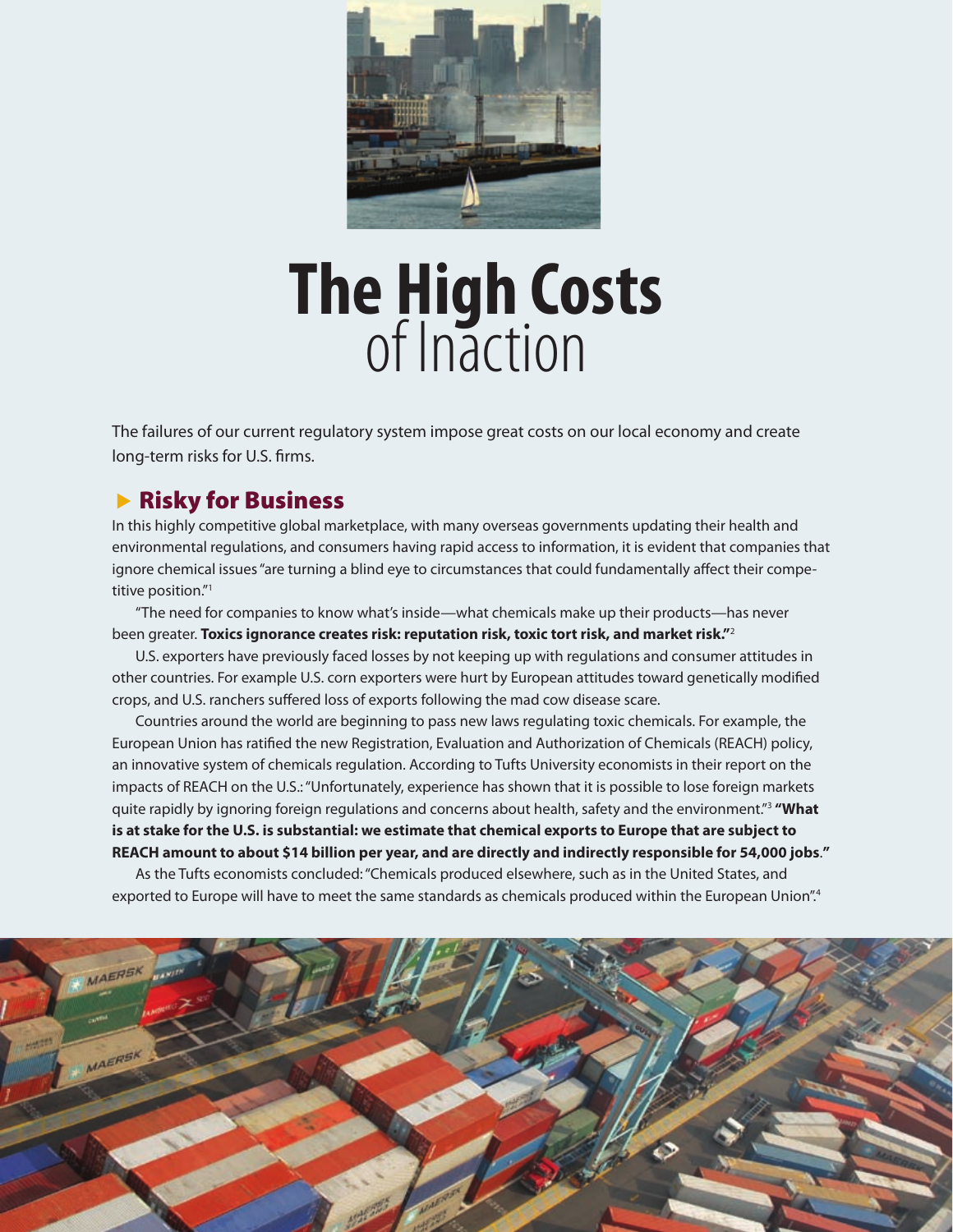"Failing to comply with REACH, … exposes an important and growing sector of the U.S. economy to the total loss of its European trade…**Massachusetts in particular would risk losing 9,000 jobs and the highest percentage of REACH production of any state if industry fails to comply with REACH,"** the Tufts economists concluded.7

**Childhood illnesses and disabilities<br>
caused by environmental factors impose<br>
staggering costs on society. Since these Childhood illnesses and disabilities caused by environmental factors impose environmental factors are under human control, the resulting illnesses can and should be prevented."**

> — Frank Ackerman, Ph.D., Director of Research and Policy at the Global Development and Environment Institute at Tufts University<sup>12</sup>

#### $\blacktriangleright$  Preventable Illness: The Price We Pay for Pollution

When people become sick due to toxic exposures, the resulting costs cascade through an economy. Economic studies in Europe and the U.S. show that avoidable illnesses caused by toxic exposures place a large economic burden on families, communities, government and industry.8

In 2001, the European Environment Agency published an extensive report on 14 case studies covering the costs of inaction on major health and environmental dangers, titled "Late Lessons from Early Warnings." For example, they reviewed the massive impact of society's inaction on the dangers of asbestos despite the early evidence of its deadly dangers. They

report that asbestos use is estimated to result in 400,000 European asbestos cancer deaths, and that in the U.S. asbestos compensation settlements reached two billion dollars.9

**In the U.S., a recent study looked at the costs of children's illnesses associated with environmental exposures**. A team of researchers estimated costs for four categories of childhood illness that have been linked to environmental factors: cancer, asthma, neurobehavioral disorders, and lead poisoning. The researchers looked at the costs of treating and managing the disorders, including physician visits, hospitalizations and medications. They also estimated loss of future earnings of children whose ability to learn was impaired by illness. They then calculated the estimated percentage of cases that are caused by environmental factors, called an "environmentally attributable fraction" (EAF). For example, the EAF for asthma among children in the United States was estimated in the range from 10% to 35%. Using these figures, they calculated the total cost of avoidable, environmentally induced children's illnesses in the U.S. **Total preventable costs were estimated at around U.S. \$55 billion per year (between 2 and 3 percent of total U.S. health care costs).**<sup>10</sup>

Based on that study, economists at Tufts University's Global Development and Environment Institute estimated that **in Massachusetts the costs of childhood illnesses caused by environmental exposures range from over \$1 billion to \$1.6 billion every year.** These costs are borne by individual families, by health care and education systems, and by taxpayers. The direct costs to the state of medical care and special education alone range from \$54 million to \$327 million a year in Massachusetts.<sup>11</sup>

#### **PEPSI & REEBOK CAUGHT LEAD HANDED**

In March 2006, newspaper headlines told the world how Reebok gave out charm bracelets that were 99% lead with children's shoe purchases.<sup>5</sup> This led to the death of a fouryear-old boy in Minnesota. A month later, Pepsi Cola was caught with labels on soft drinks that contained up to 45% lead and paid a \$1 million civil penalty for violating California laws.6 Both companies' management were ignorant of the chemicals used by third party contractors in their supply chain.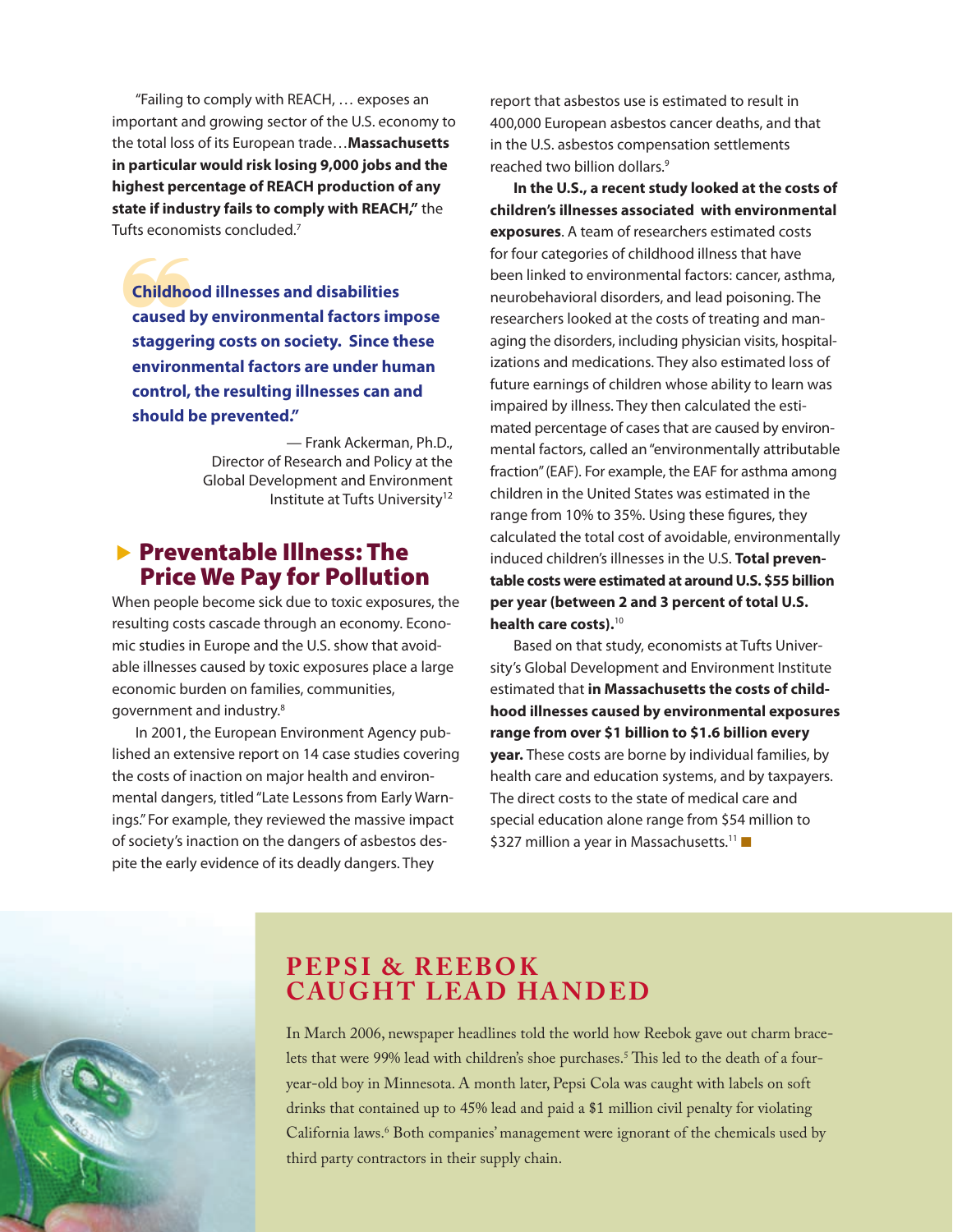# **C h ild h o o d C a ncer**

In the 1990's in Massachusetts, 2,688 children ages 0–19 were diagnosed with cancer and 394 died. **Childhood cancer** used to be a rare occurrence, but now it is **the second largest cause of death to children ages 0–15 in the**  United States – second only to accidents.<sup>13</sup>

A panel of experts convened by Mt. Sinai Hospital recently concluded that genetic predisposition accounts for no more than 20% of all childhood cancers and that the fraction attributable to the environment could be between 5% and 90%, depending on the type of cancer.14 **The evidence supporting the connection between exposure to toxic chemicals and childhood cancer is strongest for leukemia, and brain and central nervous system cancers, which together account for 50% of childhood cancers.** These cancers are typically diagnosed in children under the age of 5.15

A growing body of evidence links childhood cancer to toxic chemicals, including:

- Researchers found that children with brain cancer were 11 times more likely than children without brain cancer to have mothers who were exposed to pesticide sprays or foggers during pregnancy.
- Drinking water contaminated with solvents has been linked to childhood leukemia, including in Woburn Massachusetts.
- Children with leukemia were 4 to 7 times more likely to have been exposed to pesticides, than children without leukemia.

While medical treatments have saved the lives of many of these children, their suffering is enormous and the treatments cause lifelong impairments. Nearly two-thirds of childhood cancer survivors will have at least one chronic health problem 20 to 30 years after being diagnosed with cancer. They are at greater risk of second cancers, cardiovascular disease, renal dysfunction and other conditions.16

#### **Imagine if we can prevent cancer in many children by creating a healthier environment!**

## **End**notes

- 1 Directly quoted from Greiner, T., Rossi, M., Thorpe, B., and Kerr, B. (Clean Production Action) (2006) "Healthy Business Strategies Report" June 27, 2006 *www. cleanproduction.org/Green.Healthy.php*
- 2 Ibid.
- 3 Ackerman, F., Stanton, E., and Massey, R. (2006) "European Chemical Policy and the United States: The Impacts of REACH" September 2006. *www.ase.tufts.edu/ gdae/Pubs/wp/06-06USREACH.pdf*
- 4 Ibid.
- 5 Reebok Recalls Bracelet Linked to Child's Lead Poisoning Death. U.S. Consumer Product Safety Commission. March 23, 2006 Release #06-119. *www.cpsc.gov/ cpscpub/prerel/prhtml06/06119.html*
- 6 ConsumerAffairs.com. Pepsi Agrees to Get the Lead Out of Mexican Soda Bottles Used in the U.S. April 21, 2006. *www.consumeraffairs.com/news04/2006/04/ca\_pepsi. html*
- 7 Ackerman, F., Stanton, E., and Massey, R. (2006) "European Chemical Policy and the United States: The Impacts of REACH" September 2006. *www.ase.tufts. edu/gdae/Pubs/wp/06-06USREACH.pdf*
- 8 Quoted directly from Massey, Rachel. (2005) "Building a Healthy Economy: Chemicals Risk Management as a Driver of Development," A study for the Swedish Chemicals Inspectorate (KEMI). Global Development and Environment Institute. August 2005. *www.chinacp. com/eng/cppub/swedish/Swedish\_CP\_Report\_2\_05.pdf*
- 9 European Environment Agency. "Late Lessons from Early Warnings: the precautionary principle 1896-2000" Environmental Issue Report No 22, 2001 p 58
- 10 Landrigan, P., et al. (2002) "Environmental Pollutants and Disease in American Children: Estimates of Morbidity, Mortality, and Costs for Lead Poisoning, Asthma, Cancer, and Developmental Disabilities." Environmental Health Perspectives 110: 7 (July 2002), 721-728. *http://ehpnet1. niehs.nih.gov/members/2002/110p721-728landrigan/ EHP110p721PDF.PDFs*
- 11 Massey, R. and Ackerman, F. (2003) "Costs of Preventable Childhood Illness: The Price We Pay for Pollution. September 2003. *http://ideas.repec.org/p/dae/ daepap/03- 09.html*
- 12 Ibid.